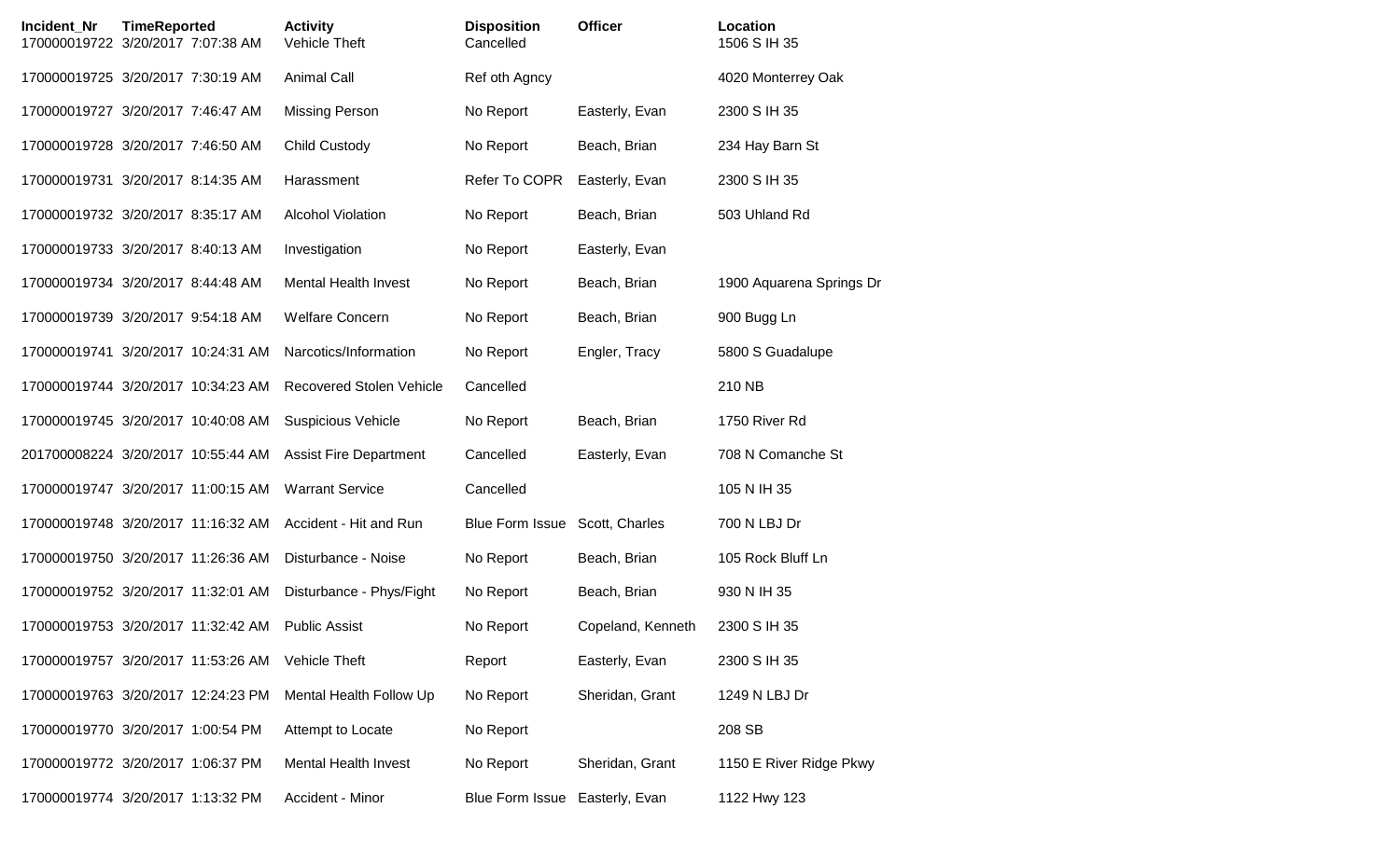| 170000019775 3/20/2017 1:19:02 PM |  | <b>Assist Fire Department</b> | Report                 | Scott, Charles                       | Mill St/Uhland Rd        |
|-----------------------------------|--|-------------------------------|------------------------|--------------------------------------|--------------------------|
| 170000019776 3/20/2017 1:20:56 PM |  | Credit/Debit Abuse            | No Report              | Reeder, John                         | 141 S Comanche St        |
| 170000019777 3/20/2017 1:23:04 PM |  | Fraud                         | No Report              | Reeder, John                         | 2300 S IH 35             |
| 170000019778 3/20/2017 1:25:04 PM |  | <b>Criminal Trespass</b>      | No Report              | Copeland, Kenneth                    | 1415 Craddock Ave        |
| 170000019779 3/20/2017 1:29:57 PM |  | Narcotics/Information         | No Report              | Castillo, DJ                         | 121 E DeZavala Dr        |
| 170000019780 3/20/2017 1:33:13 PM |  | Assault                       | No Report              | Reeder, John                         | 2300 S IH 35             |
| 170000019782 3/20/2017 2:05:46 PM |  | Harassment                    | Refer To COPR          | Reeder, John                         | 248 Newberry Trl         |
| 170000019784 3/20/2017 2:19:53 PM |  | Accident - Minor              | <b>Blue Form Issue</b> | Copeland, Kenneth                    | 2201 S IH 35             |
| 170000019787 3/20/2017 2:23:05 PM |  | Assault                       | No Report              | Reeder, John                         | 426 Linda Dr             |
| 170000019794 3/20/2017 2:53:03 PM |  | Information                   | No Report              | Reeder, John                         | 1033 Haynes St           |
| 170000019795 3/20/2017 2:56:22 PM |  | <b>Public Assist</b>          | No Report              | Sheridan, Grant                      | 1200 N Bishop St         |
| 170000019800 3/20/2017 3:42:37 PM |  | Attempt to Locate             | No Report              |                                      | 206 NB                   |
| 170000019801 3/20/2017 3:46:14 PM |  | Accident - Minor              | Blue Form Issue        | Easterly, Evan                       | 100 N IH 35              |
| 170000019802 3/20/2017 3:47:36 PM |  | <b>Welfare Concern</b>        | No Report              | Copeland, Kenneth                    | 124 W Hopkins St         |
| 170000019803 3/20/2017 3:47:50 PM |  | <b>Illegal Dumping</b>        | <b>Citation Issued</b> | Tennant, Casey                       | 1350 Wonder World Dr     |
| 170000019804 3/20/2017 3:56:59 PM |  | <b>Theft</b>                  | Refer To COPR          | Easterly, Evan                       | 3943 S IH 35             |
| 170000019805 3/20/2017 4:04:33 PM |  | <b>Water Rescue</b>           | <b>Fire Call</b>       | Acosta, Andrea                       | River Rd/Uhland Rd       |
| 170000019806 3/20/2017 4:05:55 PM |  | <b>Assist Fire Department</b> | <b>Blue Form Issue</b> | Wooten, Christopher                  | River Rd/Uhland Rd       |
| 170000019807 3/20/2017 4:08:04 PM |  | Property - Lost/Found/Imp     | No Report              | Copeland, Kenneth                    | 2300 S IH 35             |
| 170000019809 3/20/2017 4:24:07 PM |  | Accident - Minor              | Blue Form Issue        | Wooten, Christopher                  | E Access Rd/Uhland Rd    |
| 170000019811 3/20/2017 5:01:58 PM |  | <b>Theft</b>                  | Cancelled              | Tennant, Casey                       | 2300 S IH 35             |
| 170000019814 3/20/2017 5:20:11 PM |  | <b>Animal Call</b>            | Cancelled              |                                      | 1525 Aquarena Springs Dr |
| 170000019815 3/20/2017 5:20:32 PM |  | Mental Health Follow Up       | No Report              | Sheridan, Grant                      | 1654 Post Rd             |
| 170000019816 3/20/2017 5:24:35 PM |  | Suspicious Person             | No Contact             | Wooten, Christopher 201 Telluride St |                          |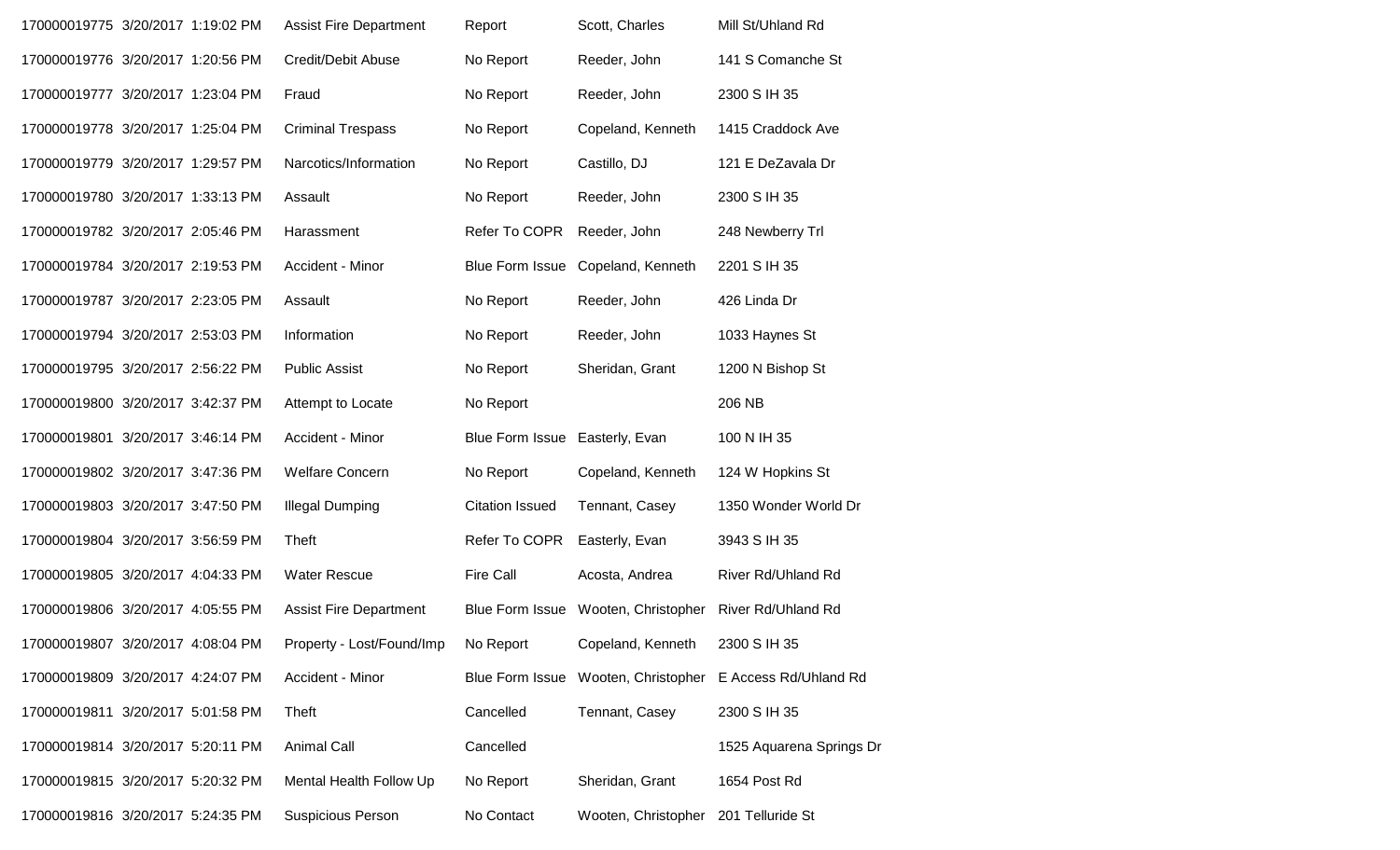| 170000019817 3/20/2017 5:28:47 PM |  | <b>Civil Matter</b>       | No Report              | Tennant, Casey                          | 2300 S IH 35                             |
|-----------------------------------|--|---------------------------|------------------------|-----------------------------------------|------------------------------------------|
| 170000019818 3/20/2017 5:35:46 PM |  | <b>Criminal Mischief</b>  | No Report              | Smith, Marcus                           | 1800 Post Rd                             |
| 170000019823 3/20/2017 5:51:24 PM |  | <b>Suspicious Vehicle</b> | No Report              |                                         | Wooten, Christopher 601 S C M Allen Pkwy |
| 170000019824 3/20/2017 5:54:51 PM |  | Attempt to Locate         | No Report              |                                         | 201 NB                                   |
| 170000019828 3/20/2017 5:59:47 PM |  | Disturbance - Phys/Fight  | Arrest                 | Smith, Marcus                           | 418 Sarah St                             |
| 170000019829 3/20/2017 6:03:59 PM |  | <b>Civil Matter</b>       | Ref oth Agncy          |                                         | 2300 S IH 35                             |
| 170000019830 3/20/2017 6:04:13 PM |  | Accident - Minor          | Report                 | Wooten, Christopher                     | S Guadalupe St/Roosevelt St              |
| 170000019832 3/20/2017 6:06:43 PM |  | <b>Assist EMS</b>         | No Report              | Tennant, Casey                          | 1250 Sadler Dr                           |
| 170000019842 3/20/2017 6:07:10 PM |  | <b>Suspicious Person</b>  | No Report              | Wooten, Christopher                     | 204 University Dr                        |
| 170000019833 3/20/2017 6:08:42 PM |  | Accident - Unknown        | Report                 | Beller, Paul                            | Bert Brown Rd/Post Rd                    |
| 170000019835 3/20/2017 6:12:25 PM |  | Mental Health Follow Up   | No Contact             | Sheridan, Grant                         | 700 Blk Harwood Dr                       |
| 170000019836 3/20/2017 6:24:33 PM |  | Accident - Minor          | Arrest                 | Wooten, Christopher 1100BLK Hwy 80      |                                          |
| 170000019838 3/20/2017 6:30:05 PM |  | <b>Public Assist</b>      | No Report              | Sarver, Stephen                         | 204 Moore St                             |
| 170000019843 3/20/2017 6:50:04 PM |  | <b>Burglary - Vehicle</b> | No Report              | Beller, Paul                            | 1505 Sunflower Ln                        |
| 170000019845 3/20/2017 7:14:40 PM |  | <b>Public Assist</b>      | No Report              | Beller, Paul                            | 2600 Hwy 21                              |
| 170000019846 3/20/2017 7:17:38 PM |  | <b>Suspicious Person</b>  | No Report              | Tennant, Casey                          | 1001 Leah Ave                            |
| 170000019847 3/20/2017 7:17:39 PM |  | Accident - Minor          | <b>Blue Form Issue</b> | Smith, Marcus                           | E Hopkins St/Cheatham St                 |
| 170000019853 3/20/2017 7:54:48 PM |  | <b>Foot Patrol</b>        | No Report              | Wooten, Christopher 1805 Peter Garza St |                                          |
| 170000019856 3/20/2017 8:32:18 PM |  | <b>Warrant Service</b>    | Arrest                 | Wooten, Christopher 1716 Hofheinz St    |                                          |
| 170000019858 3/20/2017 8:43:16 PM |  | Solicitors                | No Report              | Smith, Marcus                           | 641 E Hopkins St                         |
| 170000019859 3/20/2017 8:46:20 PM |  | <b>Welfare Concern</b>    | No Report              | Gonzales, Gavin                         | 1980 Aquarena Springs Dr                 |
| 170000019861 3/20/2017 8:52:48 PM |  | <b>Discharged Firearm</b> | Unfounded              | Wooten, Christopher 1610 N IH 35        |                                          |
| 170000019862 3/20/2017 8:57:53 PM |  | <b>Barking Dog</b>        | No Report              | Sparenberg, Andrew 1360 Thorpe Ln       |                                          |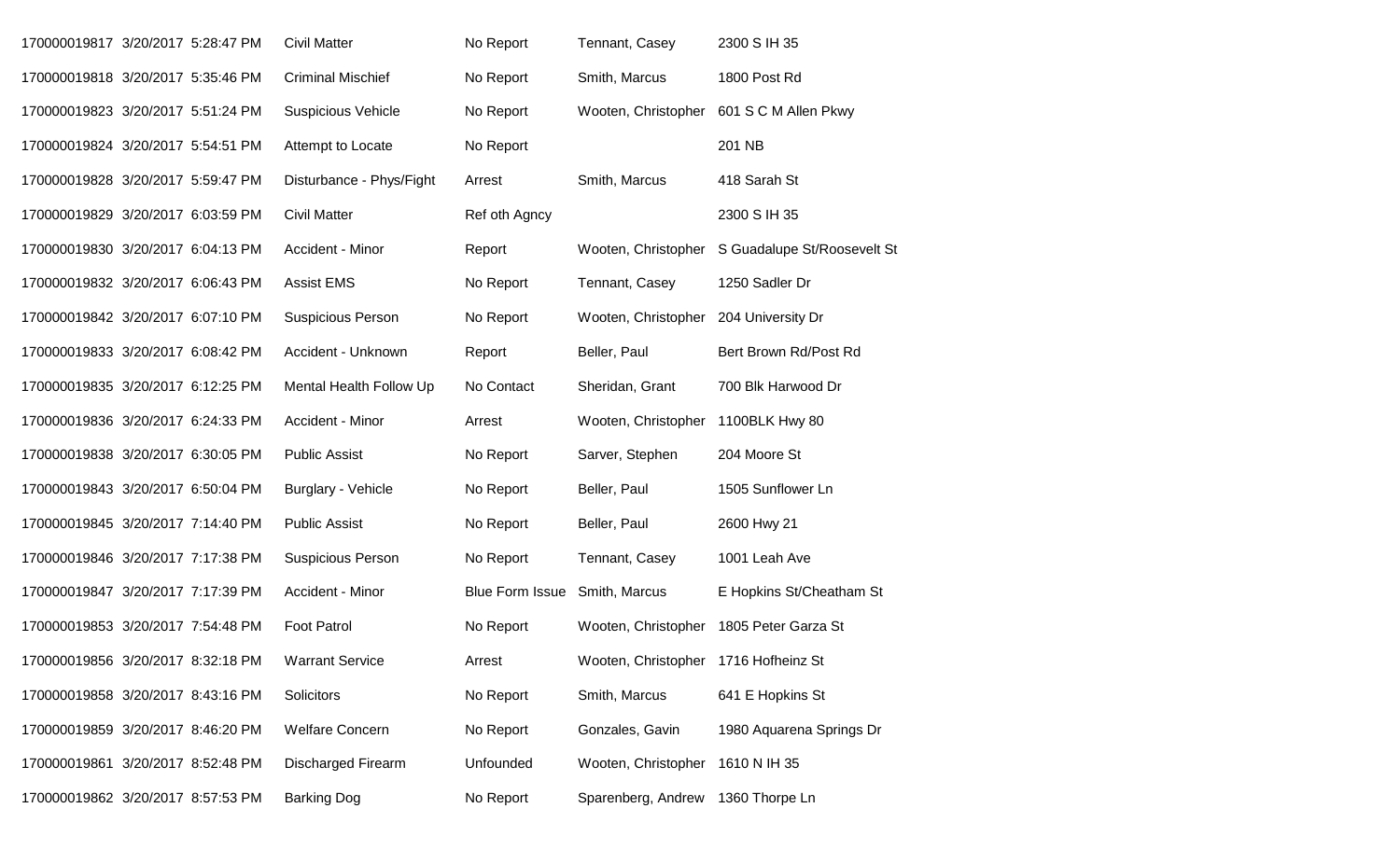| 170000019864 3/20/2017 9:06:39 PM  |  | Attempt to Locate                                    | Verbal Warning         | Gonzales, Gavin     | 202 NB                   |
|------------------------------------|--|------------------------------------------------------|------------------------|---------------------|--------------------------|
| 170000019865 3/20/2017 9:07:29 PM  |  | Vehicle Theft                                        | No Report              | Smith, Marcus       | 641 E Hopkins St         |
| 170000019866 3/20/2017 9:09:14 PM  |  | <b>Suspicious Circumstances</b>                      | No Report              | Tennant, Casey      | 2213 S IH 35             |
| 170000019868 3/20/2017 9:16:22 PM  |  | <b>Suspicious Person</b>                             | No Report              | Tennant, Casey      | 398 Railroad St          |
| 170000019870 3/20/2017 9:18:45 PM  |  | <b>Public Assist</b>                                 | No Report              | Charleswell, Eric   | 2300 S IH 35             |
| 170000019873 3/20/2017 9:23:29 PM  |  | <b>Public Assist</b>                                 | No Report              | Cormier, Claudia    | 4015 S IH 35             |
| 170000019874 3/20/2017 9:26:53 PM  |  | Investigation                                        | No Report              | Davidson, Travis    | 2300 S IH 35             |
| 170000019879 3/20/2017 10:02:53 PM |  | <b>Suspicious Person</b>                             | No Report              | Tennant, Casey      | 1404 Clarewood Dr        |
| 170000019880 3/20/2017 10:04:03 PM |  | <b>Flagged Down</b>                                  | No Report              | Crook, Daniel       | 407 S Stagecoach Trl     |
| 170000019882 3/20/2017 10:07:01 PM |  | <b>Criminal Mischief</b>                             | Refer To COPR          | Smith, Marcus       | 641 E Hopkins St         |
| 170000019883 3/20/2017 10:13:49 PM |  | Harassment                                           | No Report              | Wooten, Christopher | 315 Herndon St           |
| 170000019886 3/20/2017 10:35:26 PM |  | Attempt to Locate                                    | No Contact             |                     | 500blk Craddock Ave      |
| 170000019887 3/20/2017 10:36:17 PM |  | Disturbance - Noise                                  | Verbal Warning         | Sarver, Stephen     | 1412 Clyde St            |
| 170000019888 3/20/2017 10:39:26 PM |  | Alarm - Robbery                                      | False Alarm            | Davidson, Travis    | 730 E Hopkins St         |
| 170000019890 3/20/2017 10:43:58 PM |  | <b>Foot Patrol</b>                                   | No Report              | Sparenberg, Andrew  | 1006 Hwy 80              |
| 170000019893 3/20/2017 10:52:01 PM |  | Disturbance - Noise                                  | Unfounded              | Sarver, Stephen     | 512 Craddock Ave         |
| 170000019897 3/20/2017 10:58:47 PM |  | Accident - Major/Injury                              | Report                 | Wooten, Christopher | 1975 Aquarena Springs Dr |
| 170000019900 3/20/2017 11:11:17 PM |  | <b>Suspicious Vehicle</b>                            | <b>Citation Issued</b> | Tennant, Casey      | 1001 E McCarty Ln        |
|                                    |  | 170000019904 3/20/2017 11:22:55 PM Suspicious Person | No Report              | Gonzales, Gavin     | 1701 Mill St             |
| 170000019905 3/20/2017 11:30:06 PM |  | <b>Criminal Trespass</b>                             | Warning                | Ames, Garner        | 1321 N IH 35             |
| 170000019906 3/20/2017 11:36:23 PM |  | <b>Suspicious Vehicle</b>                            | No Report              | Wood, John          | 1401 E McCarty Ln        |
| 170000019909 3/20/2017 11:50:26 PM |  | Attempt to Locate                                    | No Report              |                     | 205 E Access Rd          |
| 170000019910 3/20/2017 11:52:10 PM |  | Disturbance - Noise                                  | Verbal Warning         | Wooten, Christopher | 313 Durango St           |
| 170000019911 3/20/2017 11:52:27 PM |  | <b>Suspicious Vehicle</b>                            | Verbal Warning         | Crook, Daniel       | 205 S C M Allen Pkwy     |